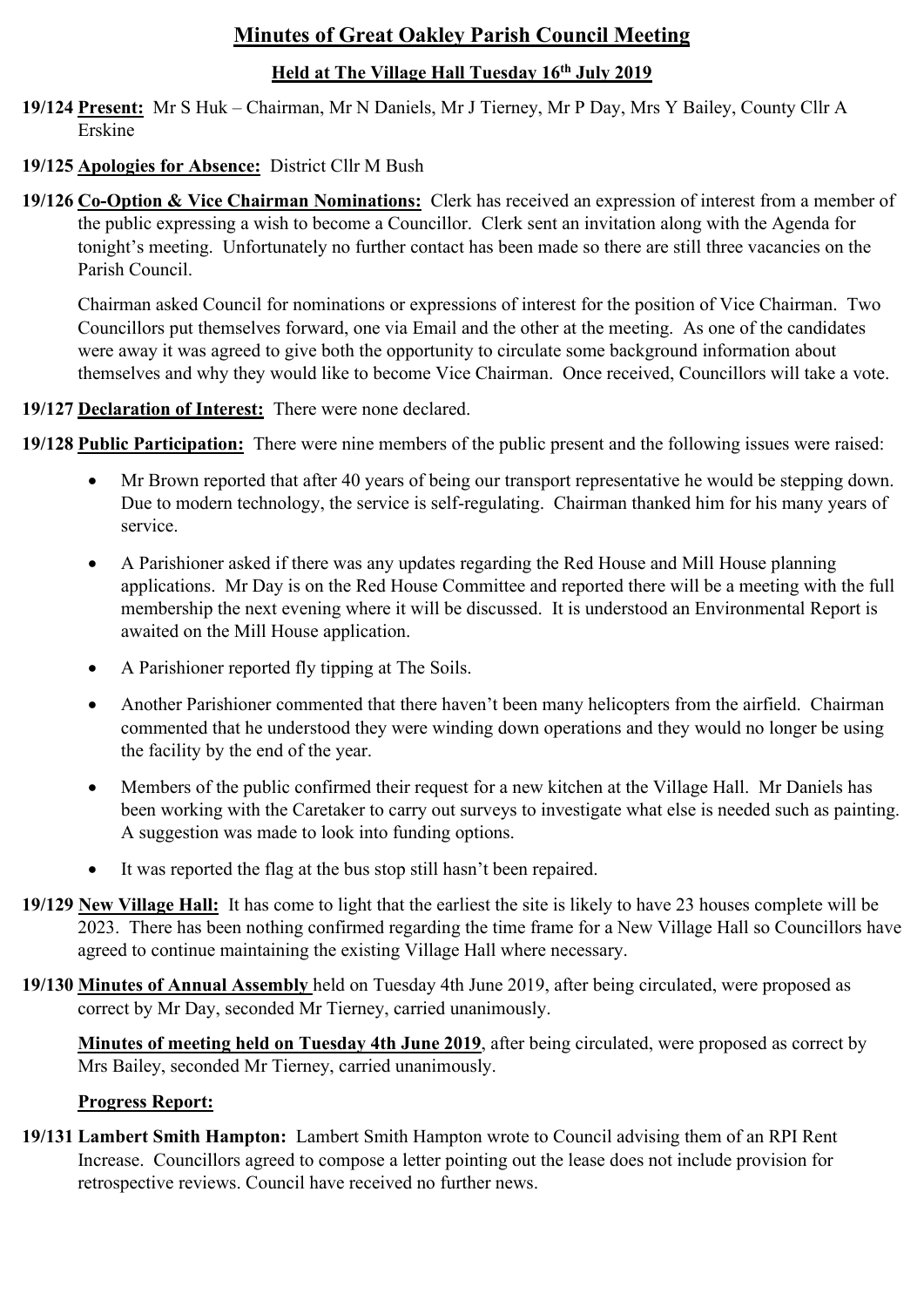- **19/132 Fireworks:** Councillors and Parishioners noticed a local business has regular firework displays. Clerk looked into the laws regarding fireworks which must not be set off between 11pm and 7am except for Bonfire Night, New Year's Eve, Diwali and Chinese New Year when the times are Midnight and 1am.
- **19/133 The Soils Sign:** A Parishioner reported damage to the support post of a sign at The Soils. Clerk has reported the issue to Essex County Council who responded that the damage was not urgent enough to repair at this time.
- **19/134 Stones Green Road:** Stones Green Road was reported to Council by a Parishioner because the edges are breaking up causing a hazard. Clerk reported the issue to Essex County Council.
- **19/135 Burial Ground:** During a recent inspection of the new burial ground by the Clerk it was noticed that paving slabs have been put on to two graves. Upon contacting the family concerned requesting they were removed in line with the Burial Ground regulations, a negative response was received and the call terminated. Clerk to write to relation requesting the removal of the slabs forthwith or we will have them removed and send the bill to the family.
- **19/136 Play Area Fence:** Council have applied to Tendring District Council for the release of Section 106 money for the provision of new metal fencing around the play area. TDC have accepted our request and will release the funds subject to completion of the project. Contractor has requested payment up front for materials which was agreed subject to a vesting certificate being obtained stating that the materials were the property of GOPC once purchased.
- **19/137 Road Name:** Tendring District Council contacted Council asking for ideas of a road name for the development off Beaumont Road. Mr Bush offered to pass on Council's suggestions and TDC confirmed "The Oaks" will be used.
- **19/138 Recreation Field Tree:** Since Council's last meeting a branch fell from an oak tree on the Recreation Field. Chairman used his delegated powers and agreed to have emergency work carried out to remove the branch and make the tree safe at a cost of £300.
- **19/139 Sign:** Mr Daniels previously arranged to have a blue Parish Sign restored and circulated ideas to all Councillors. A unanimous decision was made and Mr Daniels expects the cost to be £87 for the materials.
- **19/140 August Meeting:** In recent years, Council has a break in August, with Clerk and Chairman dealing with any urgent matters should they arise under delegated powers. It was proposed by Mr Tierney, seconded Mr Daniels and carried unanimously that we do the same again this year: date of next meeting 17<sup>th</sup> September 2019.
- **19/141 Highways:** County Cllr Erskine reported the B1414 is being marked in sections for repair. The problem is there is no support under the edge of the road so it's falling under the weight and size of the HGV's.
- **19/142 Play Area Inspection:** Council have recently had an annual play inspection carried out and a number of items have been noted but everything is either very low risk or low risk. However, there are areas to monitor for future wear and tear and some remedial work needs to be carried out. This is mainly the safety surface around the basket swing. Clerk will contact a maintenance contractor for advice and a price for the work. The zip wire needs some attention so Clerk will ask the contractor for advice on the maintenance and repairs to some of the wood. Chairman requested Clerk send a copy of the report to Mr Mayman for his information.
- **19/143 Public Rights of Way:** Mr Bush reported the footbridge has been repaired and TDC arranged to have the vegetation cut back by the School.

Cllr Erskine suggested Council start making plans for next year to help cut back public rights of way. These will eventually fall to Parishes to monitor and maintain. GOPC could group together with other Parishes to fund and share equipment. Chairman asked Cllr Erskine to find out the extent of our liability.

**19/144 Village Hall:** Plans for the Village Hall were discussed under Public Participation.

Mrs Bailey has been approached by a resident asking about ownership of the Village Hall. Chairman said that he, Mr Bush and the Clerk have all previously responded to this resident with the same information.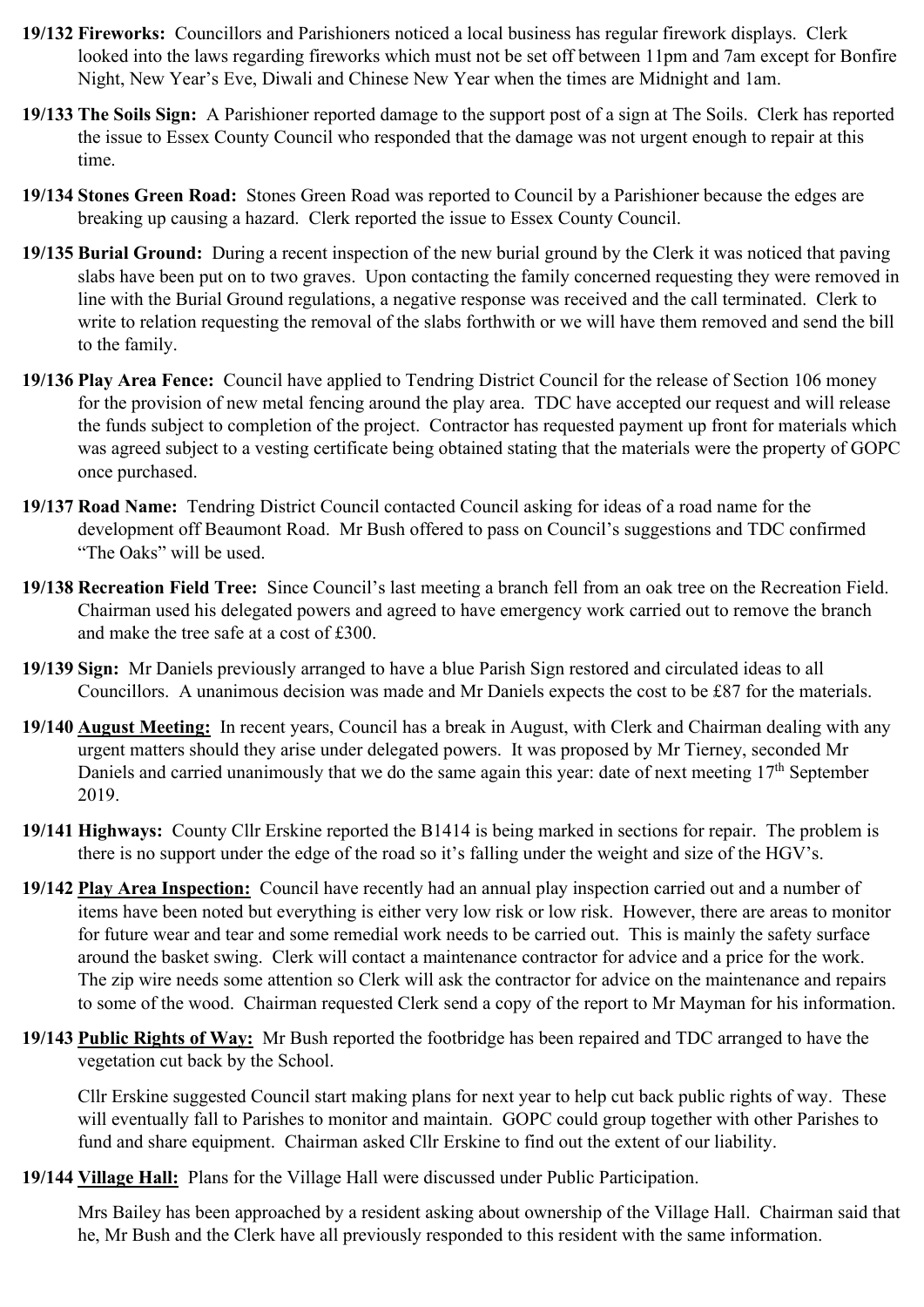Chairman re-iterated the details of the Deeds to the Village Hall that clearly states the Village Hall belongs to Great Oakley Parish Council. Clerk offered said resident an appointment for a viewing of the Deeds.

**19/145 <b>TDALC Report:** The next meeting will be on Wednesday 24<sup>th</sup> July 2019.

**19/146 Planning:** There are no planning applications this month but two determinations as follows:

19/00725/LUPR – OP Lawful Use Certificate Granted Delegated Decision Proposed change of use of Garage to Study Room 7 Partridge Close Great Oakley Harwich CO12 5DH

19/00761/Full Approval – Full Delegated Decision Proposed single storey extension Wisteria Cottage Stones Green Road Great Oakley Harwich CO12 5BP

#### **19/147 Accounts for Payment:**

| <b>Parish Council Income</b>       |                                 |        |                       |
|------------------------------------|---------------------------------|--------|-----------------------|
| <b>HMRC</b>                        | VAT Refund                      |        | £1,651.99             |
| <b>Parish Council Expenditure</b>  |                                 |        |                       |
| <b>Great Oaktree Land Services</b> | <b>Emergency Tree Work</b>      | 722572 | 300.00<br>£           |
| <b>Great Oaktree Land Services</b> | <b>Grass Cutting</b>            | 722573 | 400.00<br>f(x)        |
| <b>Great Oaktree Land Services</b> | <b>Grass Cutting</b>            | 722574 | $f_{\rm L}$<br>400.00 |
| <b>Great Oaktree Land Services</b> | Tree Work Hamford Drive         | 722575 | 250.00<br>$f_{\rm L}$ |
| E-On                               | <b>Street Lighting</b>          | D/D    | 166.91<br>£           |
| A & J Lighting Solutions           | <b>Street Light Maintenance</b> | 722576 | £<br>47.82            |
| <b>Business Services at CAS</b>    | Insurance                       | 722577 | 731.50<br>$\mathbf f$ |
| Miss J Bootyman                    | Wages                           | 722578 | 269.02<br>£           |
| <b>TOTAL</b>                       |                                 |        | £2,565.25             |
| <b>Village Hall Income</b>         |                                 |        |                       |
| <b>Tendring District Council</b>   | Hall Hire                       |        | 250.00<br>$\mathbf f$ |
| Post Office                        | Hall Hire                       |        | $\mathbf f$<br>50.00  |
| Line Dancing                       | Hall Hire                       |        | $\mathbf f$<br>17.00  |
| Line Dancing                       | Hall Hire                       |        | $\mathbf f$<br>17.00  |
| Line Dancing                       | Hall Hire                       |        | £<br>17.00            |
| B, Box                             | Hall Hire                       |        | $\mathbf f$<br>17.00  |
| Art Club                           | Hall Hire                       |        | £<br>34.00            |
| W.E.A                              | Hall Hire                       |        | $\pounds$<br>119.00   |
| Table Top & Quiz Night             | Hall Hire                       |        | $\mathbf f$<br>34.00  |
| Dog Club                           | Hall Hire                       |        | $\mathbf f$<br>85.00  |
| <b>Christening Party</b>           | Hall Hire                       |        | £<br>42.00            |
| Line Dancing                       | Hall Hire                       |        | £<br>17.00            |
| 10 'O Clock Club                   | Hall Hire                       |        | $\mathbf f$<br>153.00 |
| Line Dancing                       | Hall Hire                       |        | £<br>17.00            |
| <b>TOTAL</b>                       |                                 |        | £<br>869.00           |
| <b>Village Hall Expenditure</b>    |                                 |        |                       |
| <b>British Gas</b>                 | Electricity                     | D/D    | 264.02<br>£           |
| Mrs Turner                         | Caretaker                       | 422005 | 177.90<br>£           |
| <b>TOTAL</b>                       |                                 |        | £ 441.92              |

After being circulated, accounts proposed as correct by Mr Tierney, seconded Mr Day, carried unanimously.